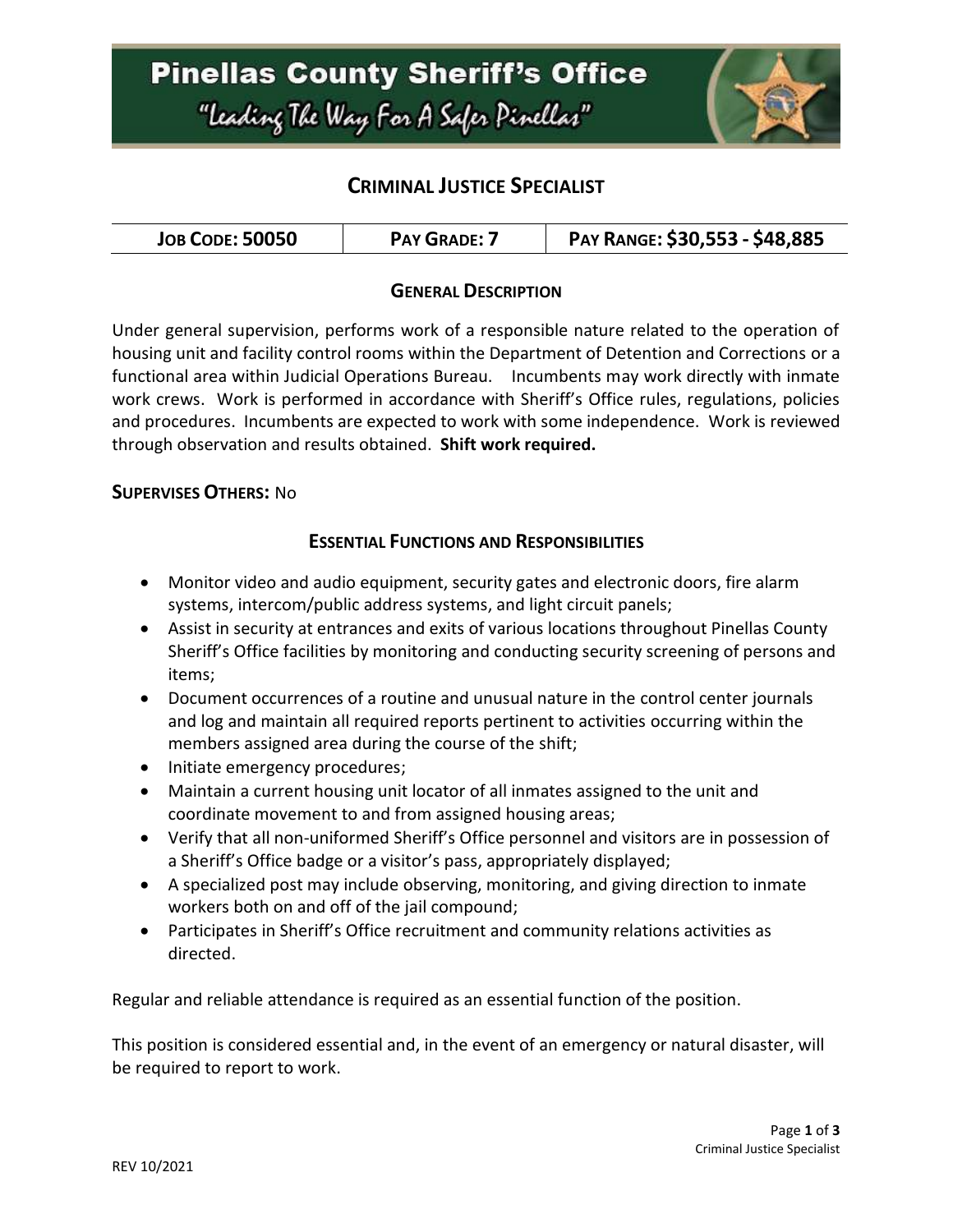

This list is not intended to be all-inclusive and you may not be responsible for every item listed. The employer reserves the right to assign additional functions and responsibilities as necessary.

## **QUALIFICATIONS**

- High School graduation or equivalent diploma from an institution accredited by an accrediting body recognized by the U. S. Dept. of Education or licensed as a degree granting institution by the Commission for Independent Education
- Must possess a valid Florida driver's license
- Consideration for this position requires a credit check

## **KNOWLEDGE, SKILLS, AND ABILITIES**

- Knowledge of the application of modern correctional principles and practices as related to control room operations
- Ability to visually observe inmate movement and monitor closed circuit camera systems
- Knowledge of applicable laws, ordinances, rules and regulations
- Knowledge of procedure for reporting emergencies and equipment failures
- Ability to communicate effectively, both orally and in writing
- Ability to work closely and effectively with inmates, correctional staff, other criminal justice officials and the public
- Ability to exercise sound judgment
- Ability to comprehend and perform written and oral instructions
- Ability to react quickly, calmly and effectively in emergency situations
- Ability to effectively utilize equipment and devices assigned to the area of responsibility
- Ability to comprehend and perform all duties related to assigned duty post
- Ability to obey any lawful order of a superior, including any order relayed from a superior by another employee
- Ability to perform all functions of the job classification without posing a direct threat to the health or safety of other individuals in the workplace

## **PHYSICAL ABILITIES**

The physical abilities listed below are estimates of time spent during a typical work day to perform essential functions and responsibilities. Members in this position may be required to:

- Meet the minimum hearing and vision requirements as follows:
	- o Have 20/30 (or better) corrected vision
	- o Must pass hearing with less than or equal to 40 decibels in each ear under the frequencies: 500hz, 1,000hz and 2,000hz